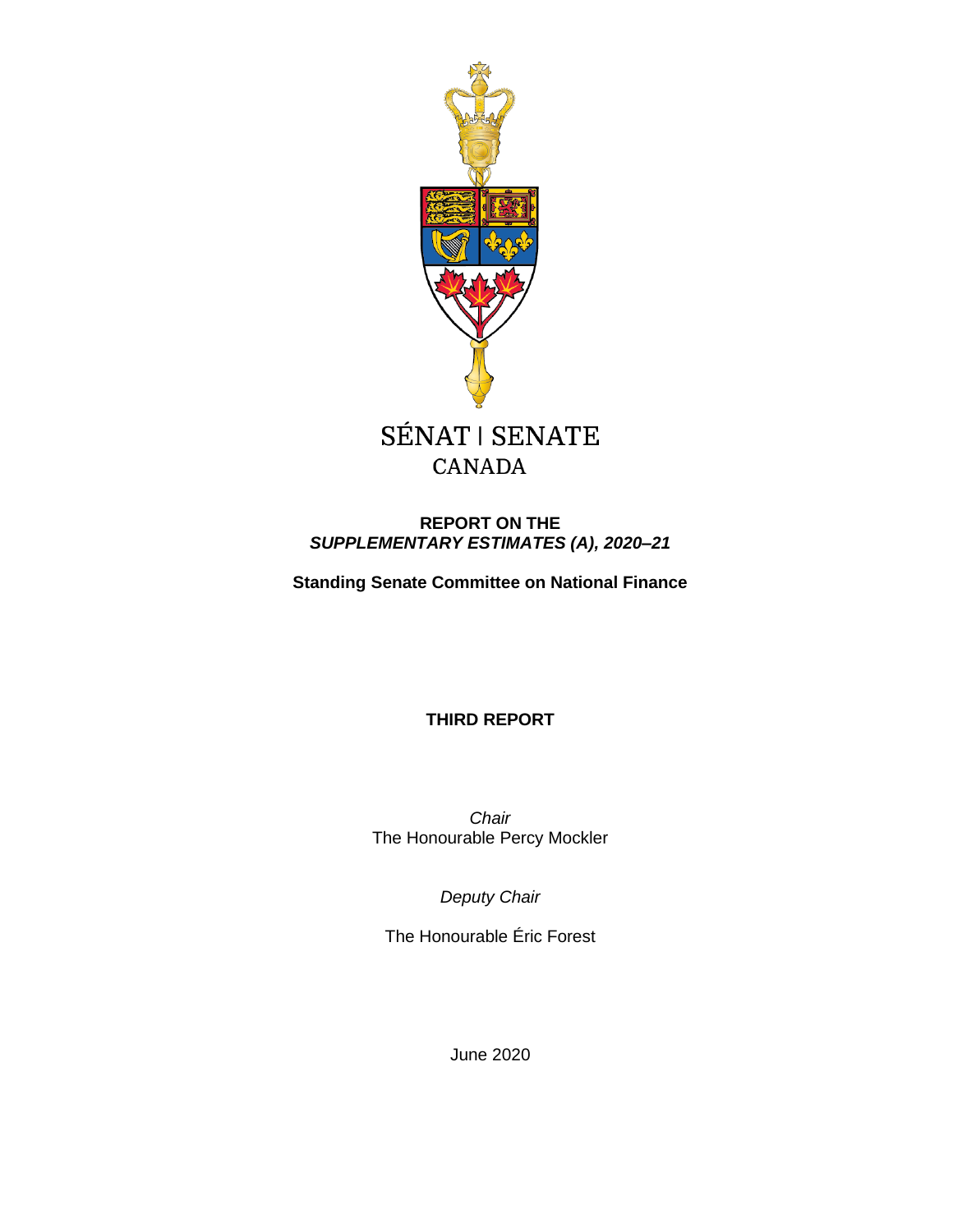## **ORDER OF REFERENCE**

Extract from the *Journals of the Senate* of Tuesday, June 16, 2020:

With leave of the Senate,

The Honourable Senator Gagné moved, seconded by the Honourable Senator Gold, P.C.:

That, notwithstanding any provision of the Rules or usual practice, the Standing Senate Committee on National Finance:

- 1. be authorized to examine and report upon the expenditures set out in Supplementary Estimates (A), 2020-21, tabled in the Senate on June 16, 2020;
- 2. be authorized, in light of the exceptional circumstances of the COVID-19 pandemic, to meet by videoconference or teleconference, if technically feasible, for the purposes of its studies of estimates as authorized by paragraph 1 or as already authorized by the Senate, subject to the provisions of the order of April 11, 2020, respecting its study of certain issues relating to legislation and government actions in response to the pandemic;
- 3. have the power to meet for the purposes of its studies of estimates as authorized by paragraph 1 or as already authorized by the Senate, even though the Senate may then be sitting, and that rule 12-18(1) be suspended in relation thereto; and
- 4. be permitted to deposit electronically with the Clerk of the Senate any reports on studies of estimates as authorized by paragraph 1 or as already authorized by the Senate, if the Senate is not then sitting, with the reports then being deemed to have been tabled or presented in the Senate.

The question being put on the motion, it was adopted.

Richard Denis

*Interim Clerk of the Senate*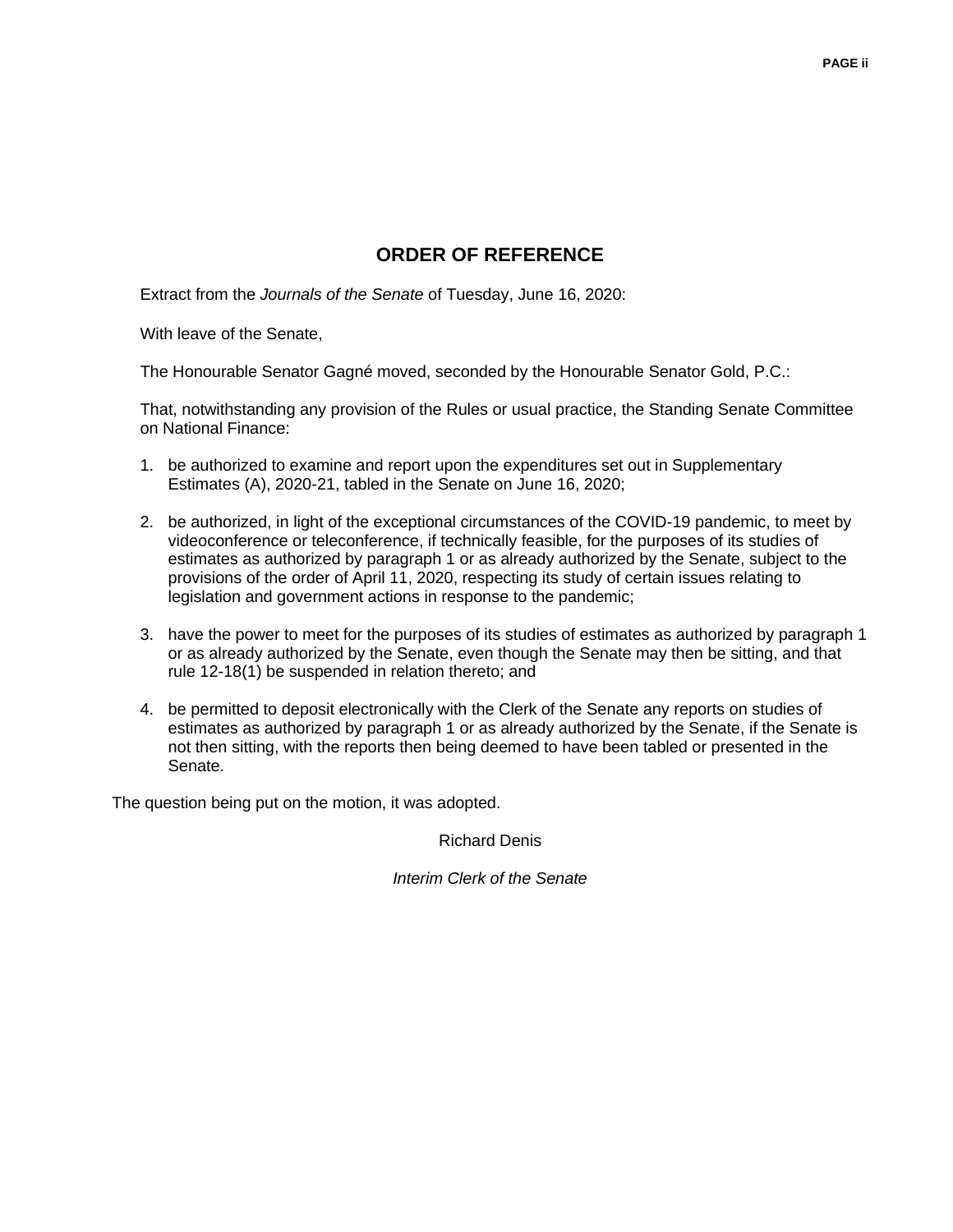As part of its oversight role, the Standing Senate Committee on National Finance considered the *Supplementary Estimates (A), 2020–21*, which were tabled in the Senate and referred to our committee for study on June 16, 2020. These supplementary estimates request Parliament's approval for an additional \$6.03 billion in voted expenditures and increase forecasted statutory expenditures by \$80.92 billion, for a total increase in budgetary expenditures of \$86.96 billion.

In order to examine the Supplementary Estimates (A), 2020–21, our committee held one meeting and examined the estimates of six organizations that are requesting total appropriations of approximately \$2.7 billion, which is 44% of the total voted amount requested in these supplementary estimates.

The necessary COVID-19 restrictions limited our committee's usual more thorough detailed debate. Nonetheless, members questioned officials from these six organizations in a virtual meeting format.

Our committee's observations from issues raised during our meeting include:

1. **Innovation, Science and Economic Development Canada** (ISED) is requesting additional authorities of \$628.4 million, including \$192.2 million for emergency research and innovation response measures and \$375.6 million for the national medical research strategy.

Officials from ISED said the funding for emergency research and innovation response measures would be used to support Canadian companies that pursue large-scale and laterstage research programs. They highlighted three companies that have funded research in areas such as antibody-based treatment, plant-based vaccines and additional vaccine production capacity. On the other hand, the national medical research strategy will be used to support vaccine and therapy trials led by the private sector, as well as viral genome sequencing and tracking efforts.

Our committee appreciates ISED's efforts in supporting Canadian research and manufacturing capacity, especially given the risk of over-reliance on overseas medical supplies. However, we also urge ISED to act with prudence in its funding decisions in order to ensure appropriate value for money, and to develop metrics to evaluate the success of these collaborations.

2. The **Public Health Agency of Canada** (PHAC) is requesting additional authorities of \$2.3 billion, including \$2.26 billion in statutory authorities related to the *Public Health Events of National Concern Payments Act* that will be used for medical supplies, research and services. In addition, PHAC is requesting \$42.3 million in voted authorities to establish domestic production of personal protective equipment (PPE), and to support Canada's medical countermeasures response in collaboration with ISED.

Officials from PHAC told us that currently every country is heavily dependent on overseas manufacturers. However, efforts are being made to move Canada towards domestic production of PPE. They added that out of the \$42.3 million requested voted authority, \$37 million will be used for this effort. A number of Canadian companies have responded and retooled to producing PPE.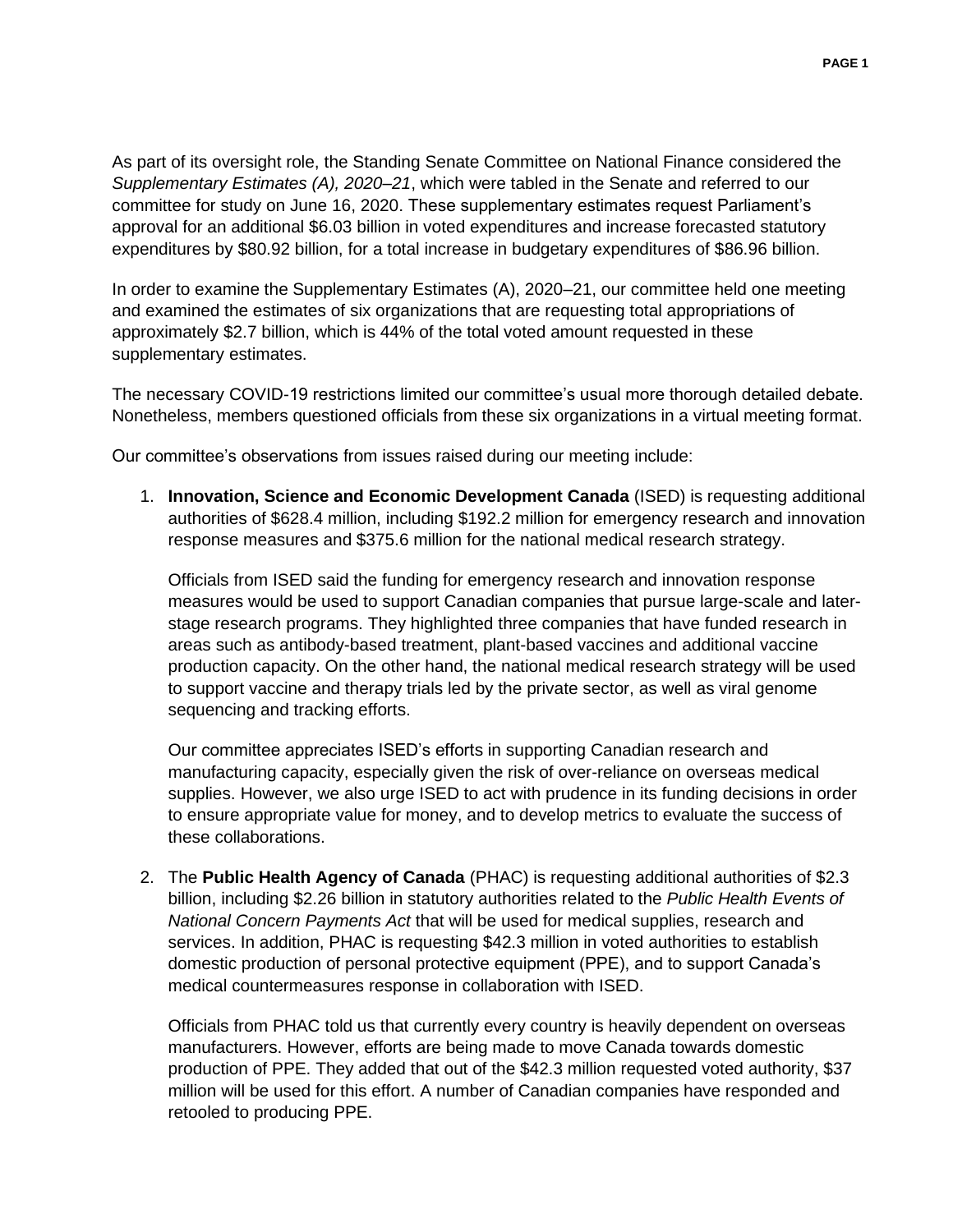While our committee is encouraged by the government's effort to shift to domestic production of PPE, as well as the private sector's quick response, we believe that for the sake of transparency, the government needs to periodically publish the details of its collaboration with private companies by province and territory.

3. **Indigenous Services Canada** (ISC) is requesting \$1.7 billion in total authorities, including \$950 million in statutory authorities pursuant to the *Public Health Events of National Concern Payments Act* to support Indigenous communities' efforts in combatting the COVID-19 pandemic. ISC is also requesting \$753 million in voted authorities, including two major items: \$468 million for Child and Family Services program, and \$209 million for services for First Nations children under Jordan's Principle.

Significant questions were asked regarding the details of the programs and expenditures including the numbers of children in care, the amounts provided to families in terms of basic income guarantee, as well as the allocation of funding on reserve and off reserve. Our committee looks forward to receiving the written responses from the officials. We are particularly concerned that some of the performance indicators to measure the impact of the funding are not expected to be established until March 2021, and that the dates to achieve these targets have yet to be established.

Officials from ISC told our committee that in response to the COVID-19 pandemic, their approach is to allow for maximum flexibility for First Nation communities so that they can have local solutions, which often yield the best result.

Officials also acknowledged that the pandemic has had a significant impact on ISC's operations, including the suspension of some infrastructure investments due to the closure of communities. Additionally, while officials believed they are now more prepared to support Indigenous communities in responding to the pandemic due to their increased capacity and deepened partnerships, they admitted that the health crisis does demonstrate inequities in access to health services, and there is much more to be done.

While we welcome additional funding for Indigenous communities, our committee believes the funding for these programs is merely addressing the symptoms, instead of the root problems of the inequities facing Indigenous people.

4. The **Department of National Defence** (DND) is requesting \$586 million for the Joint Support Ship project to acquire complex items, such as engines, and to finalize ship design. Officials from DND informed us that the first ship would be delivered in mid-2023 and the second in 2025, with a total project budget of \$4.1 billion.

We are concerned about DND's management of this project, as the first ship was supposed to be delivered in 2019 and the cost has increased from an earlier estimate of \$3.4 billion. In our view, this fits into a larger pattern of cost overruns, delays and operational difficulties that have led many to question the ability of successive governments to effectively procure equipment for the Canadian Armed Forces in a timely and efficient way.

Additionally, our committee has been requesting for three years a detailed breakdown of capital spending under DND's 20-year defence plan, *Strong, Secure, Engaged* (SSE). We note that an internal audit found that DND had limited dedicated resources to coordinate and monitor the